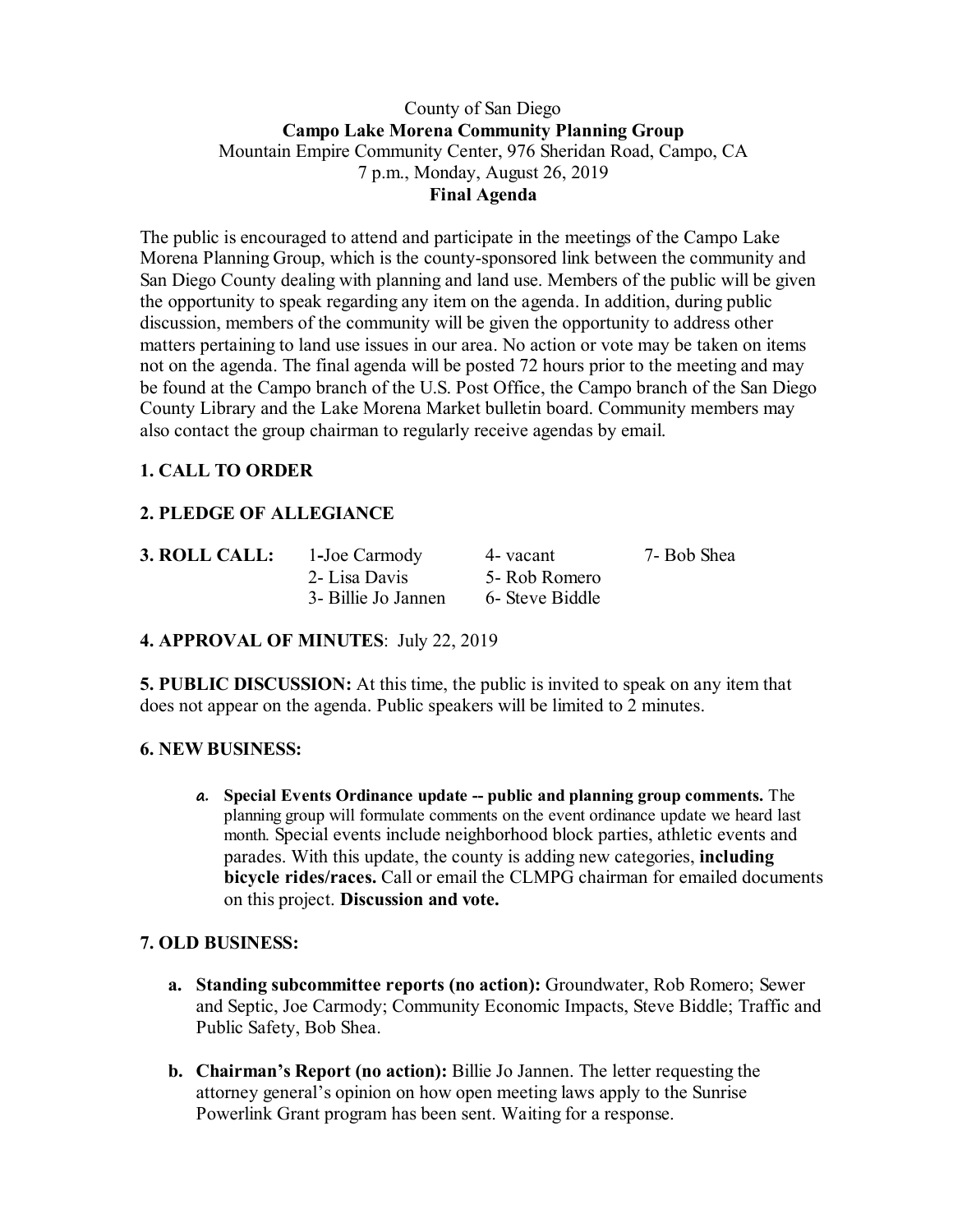## **8. CORRESPONDENCE AND ANNOUNCEMENTS**

- **a. The Star Ranch vesting and landscape architecture maps** are available, both at meetings and by appointment with the CLMPG chairman. Staff has delayed release of the EIR until it can figure out what type of greenhouse gas analysis large projects should include**.** The ranch was offered for sale in an announcement sent out in late November. The Trust for Public Land and several co-investors are negotiating to buy it. **The proposed plan is still in play and is part of the property offering, but will be abandoned if purchased by conservation entities.**
- **b. We have received updated plans for the proposed 17-acre industrial solar application at 1827 Lake Morena Drive.** They are available, both at regular meetings and by appointment with the CLMPG chairman or Solar Subcommittee chairmen. Please contact Solar Subcommittee co-chair Rob Romero or Joe Carmody to participate in formulating community responses to the several phases of planning.
- **c. Video and statement of proceedings on the planning commission hearing of the county's proposed 5G ordinance.**  https://www.sandiegocounty.gov/content/sdc/pds/PC/sop/PCHearing\_stream.ht ml **Forwarded to group.**
- **d. Notice of public workshops to be held for updating of the county's Agricultural Promotion and Tiered Winery Ordinances**, to define and set criteria for agricultural tourism community events. More information here: https://www.sandiegocounty.gov/content/sdc/pds/advance/agriculturepromotion /communityevents.html. **Forwarded to group.**
- **e. Notice of several workshops/meetings for residents to hear about ongoing efforts by the county to create a Community Choice Aggregator, which would** buy and sell electricity to unincorporated area residents and business owners. The BOS is expected to hear this item in September. https://www.countynewscenter.com/county-to-hold-public-forums-oncommunity-choice-energy/ **Forwarded to group.**
- **f. Notice and agenda of August 1 meeting of Boulevard Planning Group. Forwarded to group.**
- **g. Notice of August 7 hearing on the county's 5G wireless ordinance. Forwarded to group.**
- **h. Letter from Julian Planning Group to the county on the Special Events Ordinance Update.** They dislike it as a possible suppression of free speech. **Forwarded to group.**